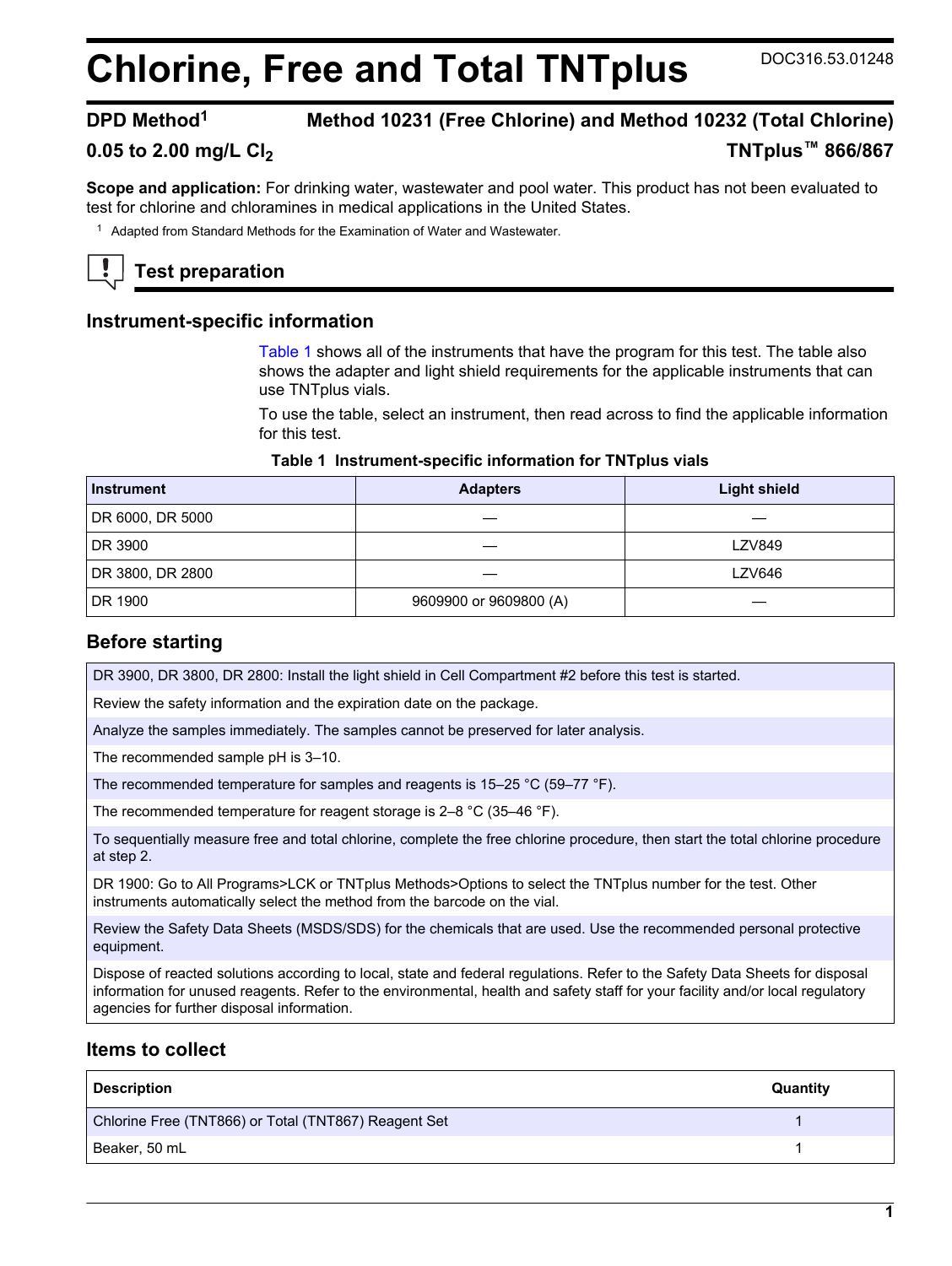Refer to [Consumables and replacement items](#page-3-0) on page 4 for order information.

# **Sample collection**

- Analyze the samples immediately. The samples cannot be preserved for later analysis.
- Chlorine is a strong oxidizing agent and is unstable in natural waters. Chlorine reacts quickly with various inorganic compounds and more slowly with organic compounds. Many factors, including reactant concentrations, sunlight, pH, temperature and salinity influence the decomposition of chlorine in water.
- Collect samples in clean glass bottles. Do not use plastic containers because these can have a large chlorine demand.
- Pretreat glass sample containers to remove chlorine demand. Soak the containers in a weak bleach solution (1 mL commercial bleach to 1 liter of deionized water) for at least 1 hour. Rinse fully with deionized or distilled water. If sample containers are rinsed fully with deionized or distilled water after use, only occasional pretreatment is necessary.
- Make sure to get a representative sample. If the sample is taken from a spigot or faucet, let the water flow for at least 5 minutes. Let the container overflow with the sample several times and then put the cap on the sample container so that there is no headspace (air) above the sample.

# **Test procedure—free chlorine**



**1.** DR 1900 only: Select program 866. Refer to [Before starting](#page-0-1) on page 1.



**2.** Insert the Zero vial into the cell holder. DR 1900 only: Push **ZERO**. The instrument zero is set.



**3.** Complete this procedure within 1 minute: Fill the sample vial with sample to the throat of the vial.



**4.** Tighten the cap on the vial and invert the vial 2–3 times. Carefully rotate the vial to remove air bubbles. Do not shake.





**5.** Clean the vial. **6.** Insert the vial into the cell holder. DR 1900 only: Push **READ**. Results show in mg/L  $Cl<sub>2</sub>$ .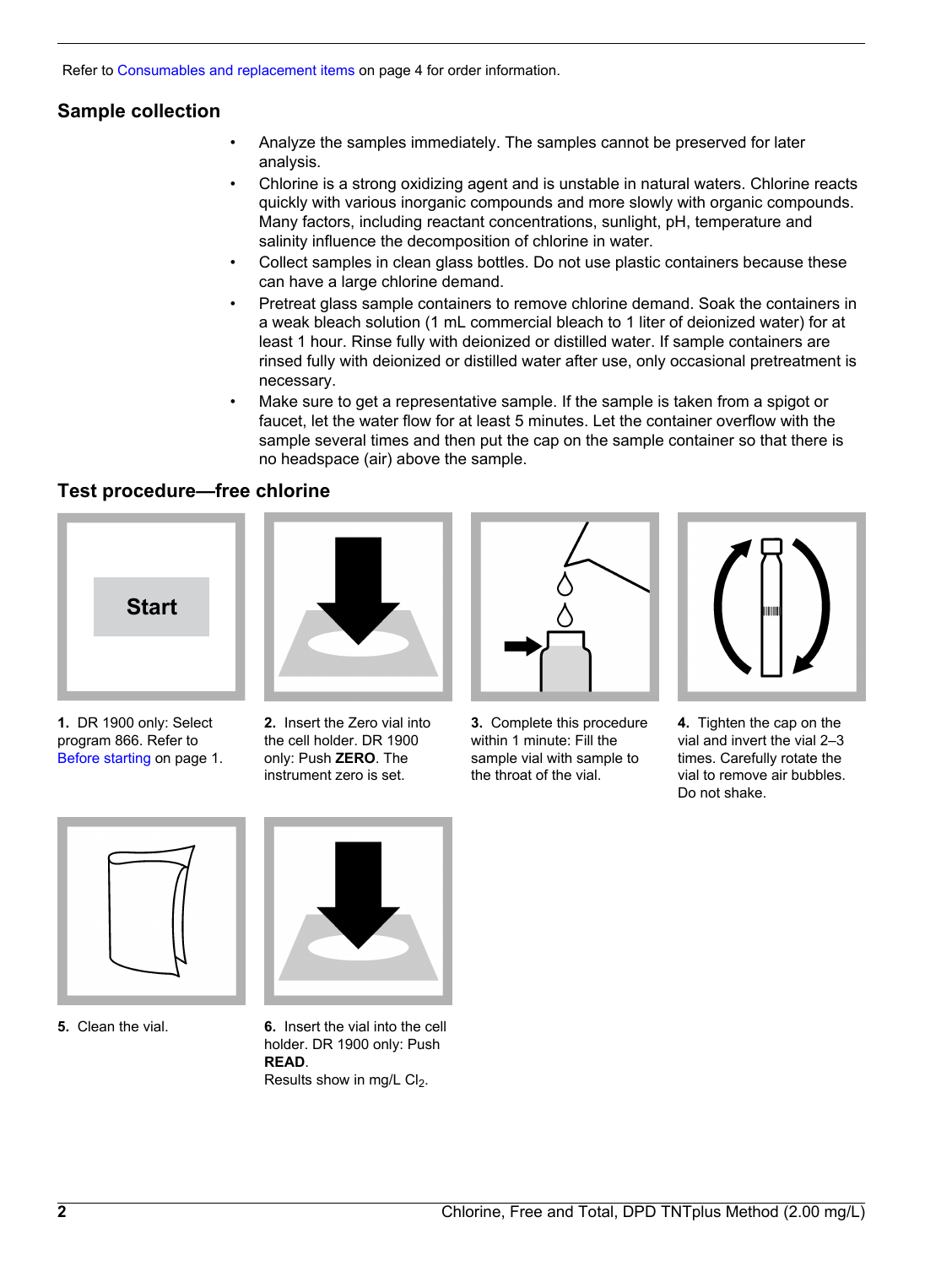# **Test procedure—total chlorine**



**1.** DR 1900 only: Select program 867. Refer to [Before starting](#page-0-1) on page 1.



**5.** Tighten the cap on the vial and invert the vial 2–3 times. Carefully rotate the vial to remove air bubbles. Do not shake.

**Interferences**



**2.** Insert the Zero vial into the cell holder. DR 1900 only: Push **ZERO**. The instrument zero is set.



**3.** Fill the sample vial with sample to the throat of the vial.



**4.** Immediately add 1 drop of potassium iodide Solution A.



**6.** Start the reaction time of 3 minutes.

**7.** When the timer expires, clean the vial.



**8.** Insert the vial into the cell holder. DR 1900 only: Push **READ**. Results show in mg/L  $Cl<sub>2</sub>$ .

| Interfering<br>substance | Interference level                                                                                                                                                                                                                                                                                                                    |
|--------------------------|---------------------------------------------------------------------------------------------------------------------------------------------------------------------------------------------------------------------------------------------------------------------------------------------------------------------------------------|
| Color                    | Can cause high results. To make a correction for the interference, measure a sample blank.                                                                                                                                                                                                                                            |
| Oxidizing agents         | All oxidizing agents (e.g., ozone, iodine, chlorine dioxide, manganese dioxide and chromate) react with<br>the indicator and are included in the results. If a large number of oxidizing agents shows, some or all of<br>the indicator changes to a colorless form. The test result will be negative or within the range of the test. |
| рH                       | The sample pH should be between pH 3 and pH 10.                                                                                                                                                                                                                                                                                       |
| Turbidity                | Can cause high results. To make a correction for the interference, measure a sample blank.                                                                                                                                                                                                                                            |

# **Sample blanks**

If the sample has color or turbidity, measure a sample blank to correct the test result for the interference.

**Items to collect:**

- TNTplus 919 sample blank vial
- **1.** Do the test procedure.
- **2.** Put the sample in the sample blank vial. Fill to the neck of the sample blank vial.
- **3.** Wipe the sample blank vial clean, then put it into the cell holder. If applicable, the instrument reads the barcode of the sample blank vial and subtracts the value from the initial test result.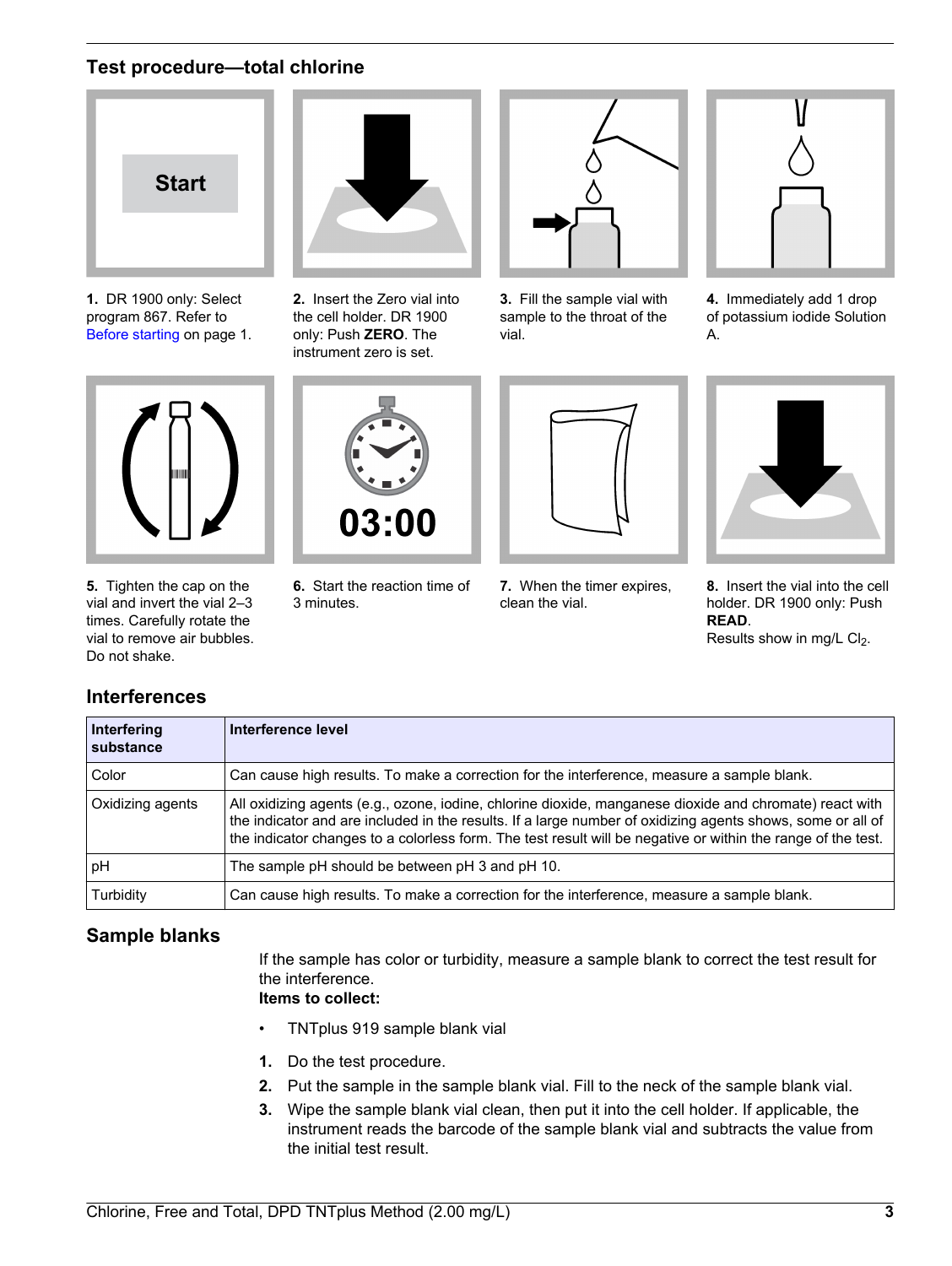# **Accuracy check**

#### **Standard solution method**

Use the standard solution method to validate the test procedure, the reagents and the instrument.

Items to collect:

- 50–75 mg/L Chlorine Standard Solution (use mg/L on label)
- 100-mL volumetric flask, Class A
- Ampule breaker
- Pipet, adjustable volume, 1.0–5.0 mL and pipet tip
- Deionized water
- **1.** Prepare a 1.3-mg/L (approximate) chlorine standard solution as follows:
	- **a.** Use a pipet to add 2.0 mL of the chlorine standard solution into the volumetric flask. First add approximately 50 mL of deionized water to the flask. Multiply the concentration that is shown on the chlorine standard solution label by 0.02 to find the concentration of the prepared standard solution.
	- **b.** Dilute to the mark with deionized water. Mix well. Prepare this solution daily.
- **2.** Use the test procedure to measure the concentration of the prepared standard solution.
- **3.** Compare the expected result to the actual result.

*Note: The factory calibration can be adjusted slightly with the standard adjust option so that the instrument shows the expected value of the standard solution. The adjusted calibration is then used for all test results. This adjustment can increase the test accuracy when there are small variations in the reagents or instruments.*

## **Summary of Method**

Chlorine can show in water as free chlorine and as combined chlorine. Both forms can exist in the same water and can be determined together as total chlorine. Free chlorine shows as hypochlorous acid and/or hypochlorite ion. Combined chlorine exists as monochloramine, dichloramine, nitrogen trichloride and other chloro derivatives. The combined chlorine oxidizes iodide in the reagent to iodine. The iodine and free chlorine react with DPD (N,N-diethyl-p-phenylenediamine) to form a pink color that is proportional to the chlorine concentration. The measurement wavelength is 515 nm.

## **Consumables and replacement items**

#### **Required reagents**

<span id="page-3-0"></span>

| <b>Description</b>                          | <b>Quantity/Test</b> | Unit      | Item no.      |
|---------------------------------------------|----------------------|-----------|---------------|
| Free Chlorine TNT 866 Reagent Set           |                      | $24$ /pkq | TNT866        |
| Free and Total Chlorine TNT 867 Reagent Set |                      | 24/pkg    | <b>TNT867</b> |

#### **Required apparatus**

| <b>Description</b>                      | <b>Quantity/test</b> | Unit | ltem no.      |
|-----------------------------------------|----------------------|------|---------------|
| Beaker, 50 mL                           |                      | each | 50041H        |
| Light shield, DR 3800, DR 2800, DR 2700 |                      | each | LZV646        |
| Light shield, DR 3900                   |                      | each | <b>LZV849</b> |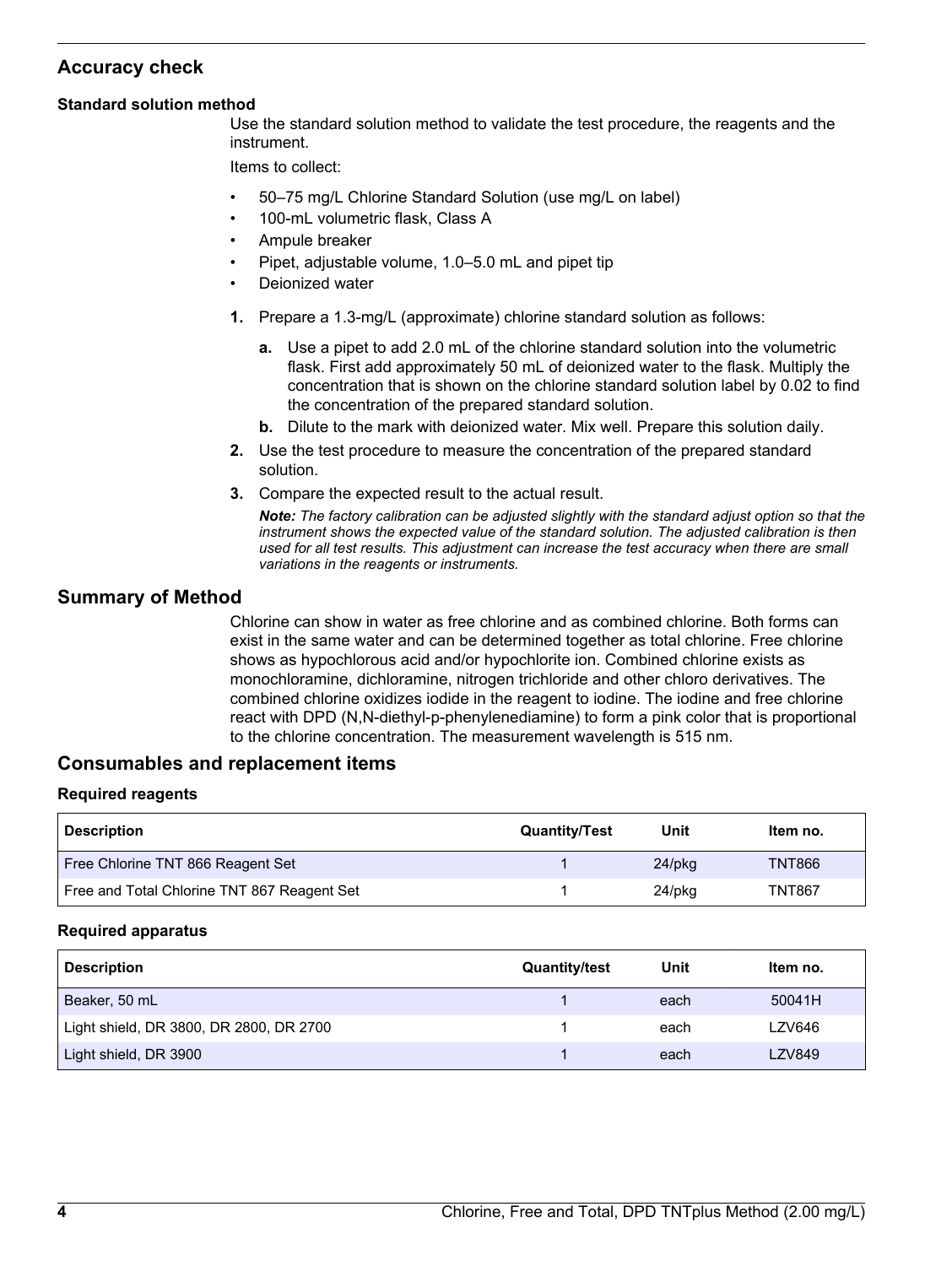#### **Recommended standards**

| <b>Description</b>                                                         | Unit      | Item no. |
|----------------------------------------------------------------------------|-----------|----------|
| Chlorine Standard Solution, 2-mL PourRite® Ampules, 50-75 mg/L             | $20$ /pkg | 1426820  |
| Chlorine Standard Solution, 10-mL Voluette <sup>®</sup> Ampule, 50-75 mg/L | 16/pkg    | 1426810  |
| Chlorine Standard Solution, 2-mL PourRite® Ampule, 25-30 mg/L              | $20$ /pkg | 2630020  |

# **Optional reagents and apparatus**

| <b>Description</b>                                         | Unit      | Item no.      |
|------------------------------------------------------------|-----------|---------------|
| Ampule Breaker, 2-mL PourRite <sup>®</sup> Ampules         | each      | 2484600       |
| Ampule Breaker, 10-mL Voluette <sup>®</sup> Ampules        | each      | 2196800       |
| Flask, volumetric, Class A, 100 mL, glass                  | each      | 1457442       |
| Pipet, adjustable volume, 1.0-5.0 mL                       | each      | <b>BBP065</b> |
| Pipet tips, for 1.0–5.0 mL pipet                           | 75/pkg    | <b>BBP068</b> |
| Sample blank vials for TNTplus™ methods                    | 5/pkg     | <b>TNT919</b> |
| Sampling bottle with cap, low density polyethylene, 500-mL | $12$ /pkg | 2087079       |
| Water, deionized                                           | 4 L       | 27256         |